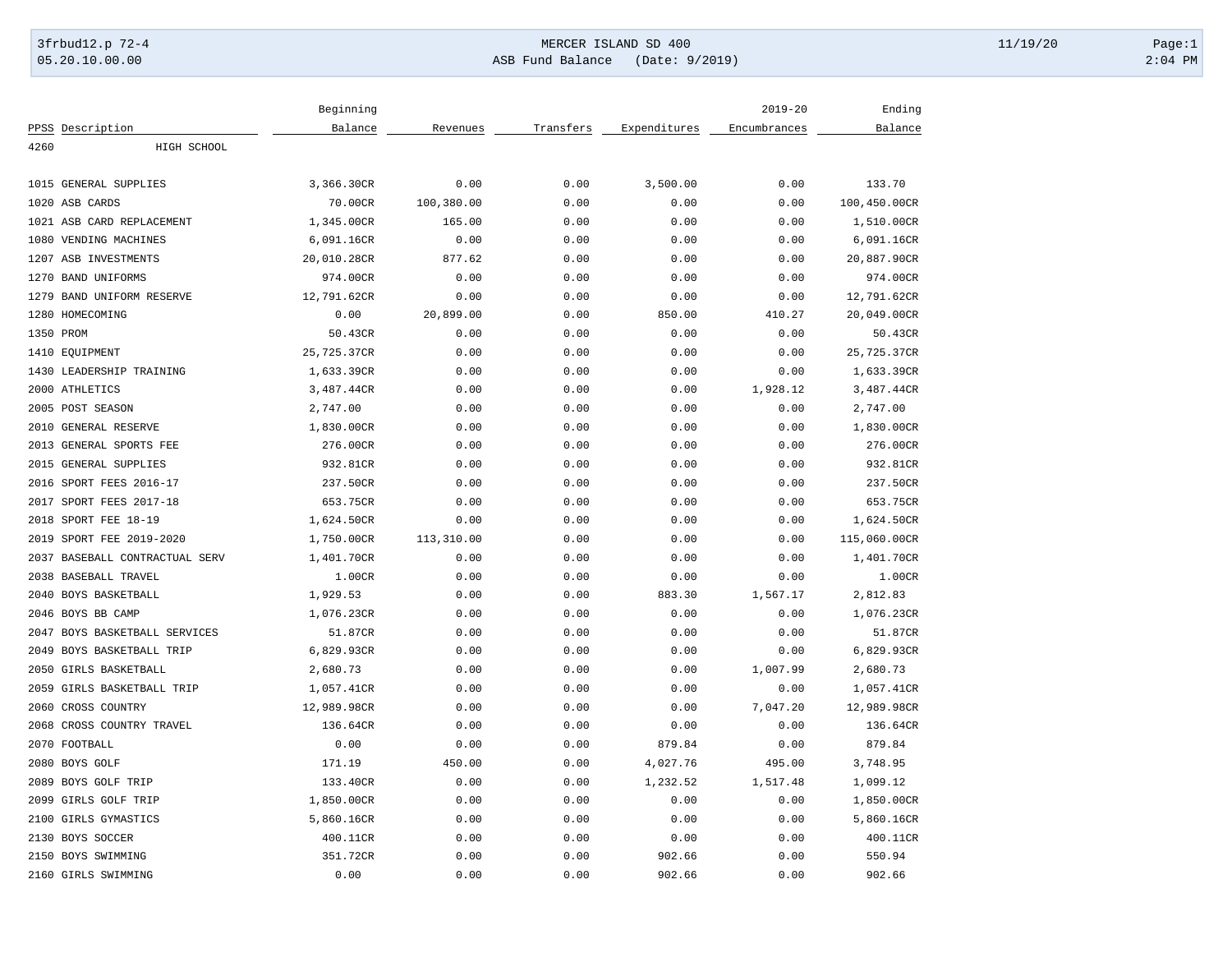## 3frbud12.p 72-4 Page:2 05.20.10.00.00 ASB Fund Balance (Date: 9/2019) 2:04 PM

|                                 | Beginning   |           |           |              | $2019 - 20$  | Ending       |
|---------------------------------|-------------|-----------|-----------|--------------|--------------|--------------|
| PPSS Description                | Balance     | Revenues  | Transfers | Expenditures | Encumbrances | Balance      |
| 4260<br>HIGH SCHOOL             |             |           |           |              |              |              |
|                                 |             |           |           |              |              |              |
| 2167 GIRLS SWIMMING SERVICES    | 0.00        | 0.00      | 0.00      | 495.00       | 1,505.90     | 495.00       |
| 2170<br>BOYS TENNIS             | 12,566.09CR | 0.00      | 0.00      | 0.00         | 0.00         | 12,566.09CR  |
| 2180<br><b>GIRLS TENNIS</b>     | 756.48CR    | 0.00      | 0.00      | 0.00         | 0.00         | 756.48CR     |
| 2188 GIRLS TENNIS TRAVEL        | 3,002.90CR  | 0.00      | 0.00      | 0.00         | 0.00         | 3,002.90CR   |
| BOYS & GIRLS TRACK<br>2190      | 2,255.14CR  | $-180.00$ | 0.00      | 0.00         | 0.00         | 2,075.14CR   |
| 2210 VOLLEYBALL                 | 0.10CR      | 0.00      | 0.00      | 0.00         | 0.00         | 0.10CR       |
| 2220<br>WRESTLING               | 196.10CR    | 0.00      | 0.00      | 0.00         | 0.00         | 196.10CR     |
| 2240 Girls Badminton            | 5,398.48CR  | 0.00      | 0.00      | 0.00         | 0.00         | 5,398.48CR   |
| 2248 Girls Badminton Travel     | 2,579.64CR  | 0.00      | 0.00      | 0.00         | 0.00         | 2,579.64CR   |
| 2250 FIRST AIDE/TRAINER         | 0.00        | 0.00      | 0.00      | 3,624.15     | 0.00         | 3,624.15     |
| 2270<br>GIRLS SOFTBALL          | 0.00        | 0.00      | 0.00      | 3,929.29     | 698.63       | 3,929.29     |
| <b>GATE RECEIPTS</b><br>2280    | 0.00        | 24,841.00 | 0.00      | 0.00         | 70.90        | 24,841.00CR  |
| 2300<br>INTRAMURALS             | 100.00CR    | 0.00      | 0.00      | 0.00         | 0.00         | 100.00CR     |
| 3440 CLASS OF 2019              | 11,849.16CR | 0.00      | 0.00      | 0.00         | 0.00         | 11,849.16CR  |
| 3450 CLASS OF 2020              | 8,060.15CR  | 0.00      | 0.00      | 0.00         | 0.00         | 8,060.15CR   |
| 3460 CLASS OF 2021              | 5,770.70CR  | 0.00      | 0.00      | 0.00         | 0.00         | 5,770.70CR   |
| 3470 CLASS OF 2022              | 3,214.77CR  | 0.00      | 0.00      | 0.00         | 0.00         | 3,214.77CR   |
| 4020<br>CHESS CLUB              | 3,122.28CR  | 0.00      | 0.00      | 0.00         | 0.00         | 3,122.28CR   |
| 4030<br>YEARBOOK/ANNUAL         | 87,870.49CR | 79,055.00 | 0.00      | 0.00         | 0.00         | 166,925.49CR |
| <b>BAND OPERATIONS</b><br>4050  | 10,408.35CR | 23,250.00 | 0.00      | 4,982.69     | 4,691.87     | 28,675.66CR  |
| 4052<br>MORNING JAZZ            | 8,487.90CR  | 0.00      | 0.00      | 0.00         | 0.00         | 8,487.90CR   |
| 4055 Band Trip                  | 16,062.61CR | 2,842.00  | 0.00      | 0.00         | 9,092.10     | 18,904.61CR  |
| 4058 BAND EASTSHORE             | 416.10CR    | 0.00      | 0.00      | 0.00         | 0.00         | 416.10CR     |
| 4060 CREST GREENHOUSE           | 13,818.48CR | 0.00      | 0.00      | 0.00         | 0.00         | 13,818.48CR  |
| 4065 CREST STORE                | 1,315.27CR  | 0.00      | 0.00      | 0.00         | 595.22       | 1,315.27CR   |
| 4074 CHEER                      | 11,795.00   | 8,360.00  | 0.00      | 0.00         | 0.00         | 3,435.00     |
| 4080 CHOIR                      | 391.42CR    | 0.00      | 0.00      | 0.00         | 0.00         | 391.42CR     |
| 4090 Health Occupations Stu Ass | 6,017.01    | 3,903.00  | 0.00      | 0.00         | 0.00         | 2,114.01     |
| 4100<br>STUDENT STORE           | 27,494.51CR | 0.00      | 0.00      | 2,953.64     | 21,951.90    | 24,540.87CR  |
| 4108 DECAL TRAVEL               | 5,169.40    | 4,698.70  | 0.00      | 0.00         | 0.00         | 470.70       |
| 4110 DEBATE                     | 5,479.34CR  | 100.00    | 0.00      | 0.00         | 0.00         | 5,579.34CR   |
| 4120 DRAMA                      | 5,208.86CR  | 9,932.50  | 0.00      | 250.00       | 8,595.00     | 14,891.36CR  |
| 4130 DRILL TEAM                 | 623.52CR    | 2,112.00  | 0.00      | 445.50       | 200.00       | 2,290.02CR   |
| 4170<br>INTERNATIONAL CLUB      | 6,105.44CR  | 0.00      | 0.00      | 0.00         | 465.30       | 6,105.44CR   |
|                                 |             |           |           |              |              |              |
| 4190<br>FOREIGN LANGUAGE CLUB   | 509.56CR    | 0.00      | 0.00      | 0.00         | 0.00         | 509.56CR     |
| 4200 HONOR SOCIETY              | 3,961.14CR  | 50.00     | 0.00      | 385.00       | 0.00         | 3,626.14CR   |
| 4215 TRI-MUSIC HONOR SOCIETY    | 1,313.51CR  | 0.00      | 0.00      | 0.00         | 0.00         | 1,313.51CR   |
| 4230 SENIOR SERVICE CLUB        | 46,875.07CR | 0.00      | 0.00      | 0.00         | 0.00         | 46,875.07CR  |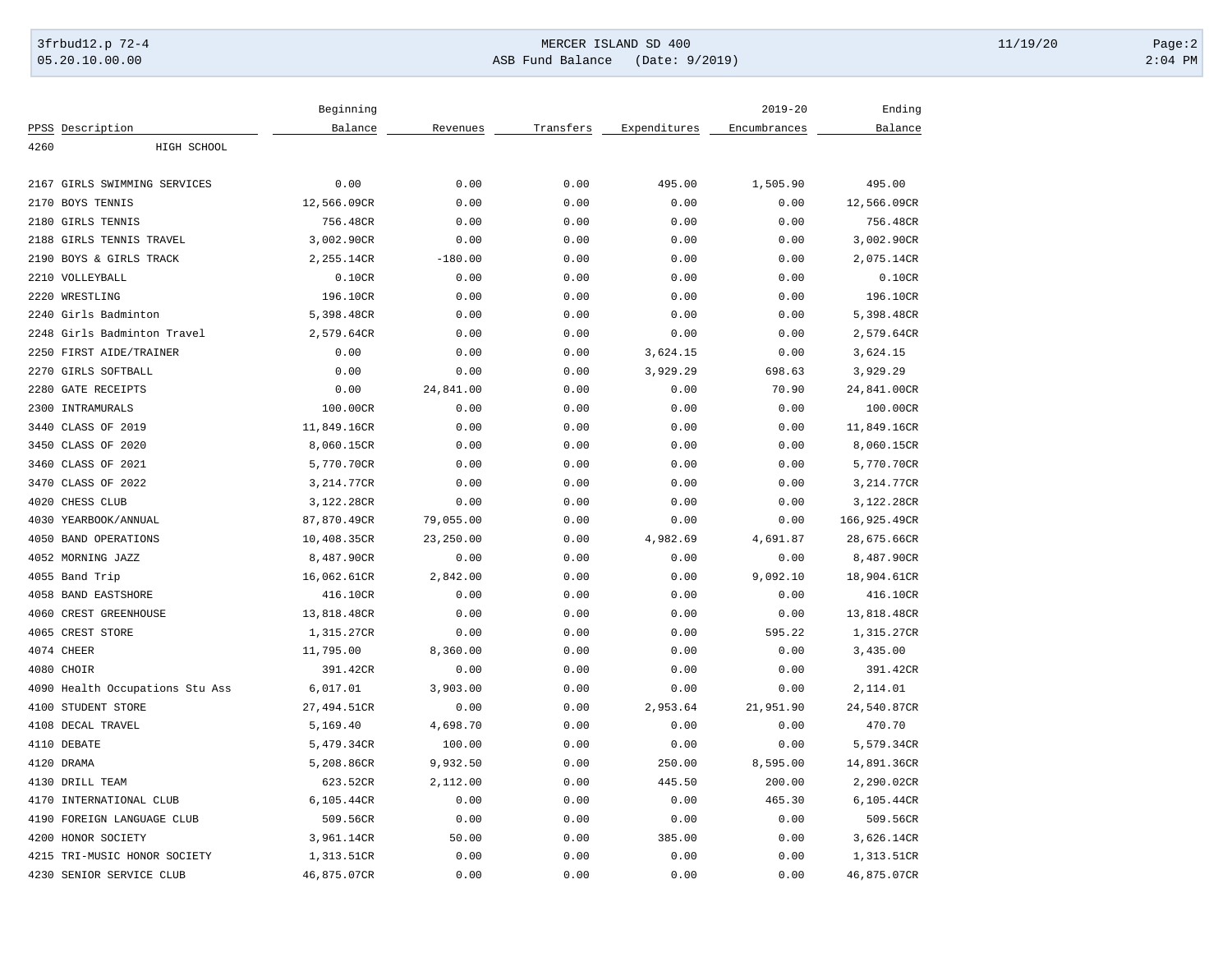## 3frbud12.p 72-4 Page:3 05.20.10.00.00 ASB Fund Balance (Date: 9/2019) 2:04 PM

|                              | Beginning   |           |           |              | $2019 - 20$  | Ending      |
|------------------------------|-------------|-----------|-----------|--------------|--------------|-------------|
| PPSS Description             | Balance     | Revenues  | Transfers | Expenditures | Encumbrances | Balance     |
| 4260<br>HIGH SCHOOL          |             |           |           |              |              |             |
| 4235 SENIOR BREAKFST         | 6,151.26CR  | 0.00      | 0.00      | 0.00         | 0.00         | 6,151.26CR  |
| 4240 MERCER HI TIMES         | 4,260.42CR  | 6, 240.00 | 0.00      | 0.00         | 0.00         | 10,500.42CR |
| 4250 MATH CLUB               | 7,203.60CR  | 0.00      | 0.00      | 0.00         | 0.00         | 7,203.60CR  |
| 4260 ORCHESTRA               | 85.50CR     | 0.00      | 0.00      | 0.00         | 0.00         | 85.50CR     |
| 4265 ORCHESTRA TRAVEL        | 0.50CR      | 0.00      | 0.00      | 0.00         | 0.00         | 0.50CR      |
| 4270 PEGASUS                 | 1,818.20CR  | 0.00      | 0.00      | 0.00         | 0.00         | 1,818.20CR  |
| 4290 KMIH RADIO CLUB         | 6,962.32CR  | 160.00    | 0.00      | 0.00         | 764.50       | 7,122.32CR  |
| 4291 RADIO DONATIONS         | 10,000.00CR | 0.00      | 0.00      | 0.00         | 0.00         | 10,000.00CR |
| 4297 KMIH TRIP               | 2,529.26    | 0.00      | 0.00      | 0.00         | 0.00         | 2,529.26    |
| 4300 BOYS LACROSSE CLUB      | 2,369.08CR  | 0.00      | 0.00      | 0.00         | 0.00         | 2,369.08CR  |
| 4305 GIRLS LACROSSE          | 495.22CR    | 0.00      | 0.00      | 0.00         | 0.00         | 495.22CR    |
| 4310 COMMITTEE TO SAVE EARTH | 1,438.85CR  | 0.00      | 0.00      | 0.00         | 0.00         | 1,438.85CR  |
| 4320 KEY CLUB                | 1,849.41CR  | 75.00     | 0.00      | 0.00         | 0.00         | 1,924.41CR  |
| 4430 NATURAL HELPERS         | 1,160.72CR  | 0.00      | 0.00      | 0.00         | 0.00         | 1,160.72CR  |
| 4440 VICA                    | 101.49CR    | 0.00      | 0.00      | 0.00         | 0.00         | 101.49CR    |
| 4460 BOYS WATERPOLO          | 9,976.61CR  | 1,000.00  | 0.00      | 0.00         | 10,819.18    | 10,976.61CR |
| 4480 MODEL UN CLUB           | 88.00CR     | 0.00      | 0.00      | 0.00         | 0.00         | 88.00CR     |
| 4510 STOCK CLUB              | 100.00CR    | 0.00      | 0.00      | 0.00         | 0.00         | 100.00CR    |
| 4530 ART CLUB                | 1,870.40CR  | 55.00     | 0.00      | 0.00         | 242.17       | 1,925.40CR  |
| 4535 COOKING CLUB            | 297.49CR    | 0.00      | 0.00      | 0.00         | 0.00         | 297.49CR    |
| 4540 SCIENCE CLUB            | 838.24CR    | 450.00    | 0.00      | 0.00         | 500.00       | 1,288.24CR  |
| 4545 ROBOTICS CLUB           | 15,088.12CR | 0.00      | 0.00      | 250.00       | 250.00       | 14,838.12CR |
| 4560 BE KIND CLUB            | 280.22CR    | 0.00      | 0.00      | 0.00         | 0.00         | 280.22CR    |
| 4580 SPIRIT CLUB             | 185.76CR    | 0.00      | 0.00      | 0.00         | 0.00         | 185.76CR    |
| 4600 ULTIMATE FRISBEE        | 5,573.04CR  | 200.00    | 0.00      | 0.00         | 0.00         | 5,773.04CR  |
| 4605 UNIFIED BASKETBALL CLUB | 213.59CR    | 0.00      | 0.00      | 0.00         | 0.00         | 213.59CR    |
| 4610 BRIDGES CLUB            | 258.31CR    | 0.00      | 0.00      | 0.00         | 0.00         | 258.31CR    |
| 4620 MOCK TRIAL CLUB         | 2,472.34    | 0.00      | 0.00      | 0.00         | 0.00         | 2,472.34    |
| 4625 OUTDOOR CLUB            | 235.00CR    | 0.00      | 0.00      | 0.00         | 0.00         | 235.00CR    |
| 4630 INTERACT CLUB           | 147.79CR    | 0.00      | 0.00      | 0.00         | 0.00         | 147.79CR    |
| 4635 Vietnam Club Trip       | 724.00CR    | 0.00      | 0.00      | 0.00         | 0.00         | 724.00CR    |
| 4640 Green Team Club         | 971.46CR    | 0.00      | 0.00      | 0.00         | 0.00         | 971.46CR    |
| 4645 POETRY CLUB             | 238.76CR    | 0.00      | 0.00      | 0.00         | 0.00         | 238.76CR    |
| 4650 CONSCIOUS CLUB          | 100.00CR    | 0.00      | 0.00      | 0.00         | 0.00         | 100.00CR    |
| 4695 KNOWLEDGE BOWL          | 275.57CR    | 0.00      | 0.00      | 0.00         | 0.00         | 275.57CR    |
| 4710 DESTINATION IMAGINATION | 450.00CR    | 0.00      | 0.00      | 0.00         | 0.00         | 450.00CR    |
| 4720 SMILE TO A CHILD CLUB   | 186.07CR    | 0.00      | 0.00      | 0.00         | 0.00         | 186.07CR    |
| 4750 MTI ENTERPRISE          | 14,621.42CR | 0.00      | 0.00      | 0.00         | 1,113.20     | 14,621.42CR |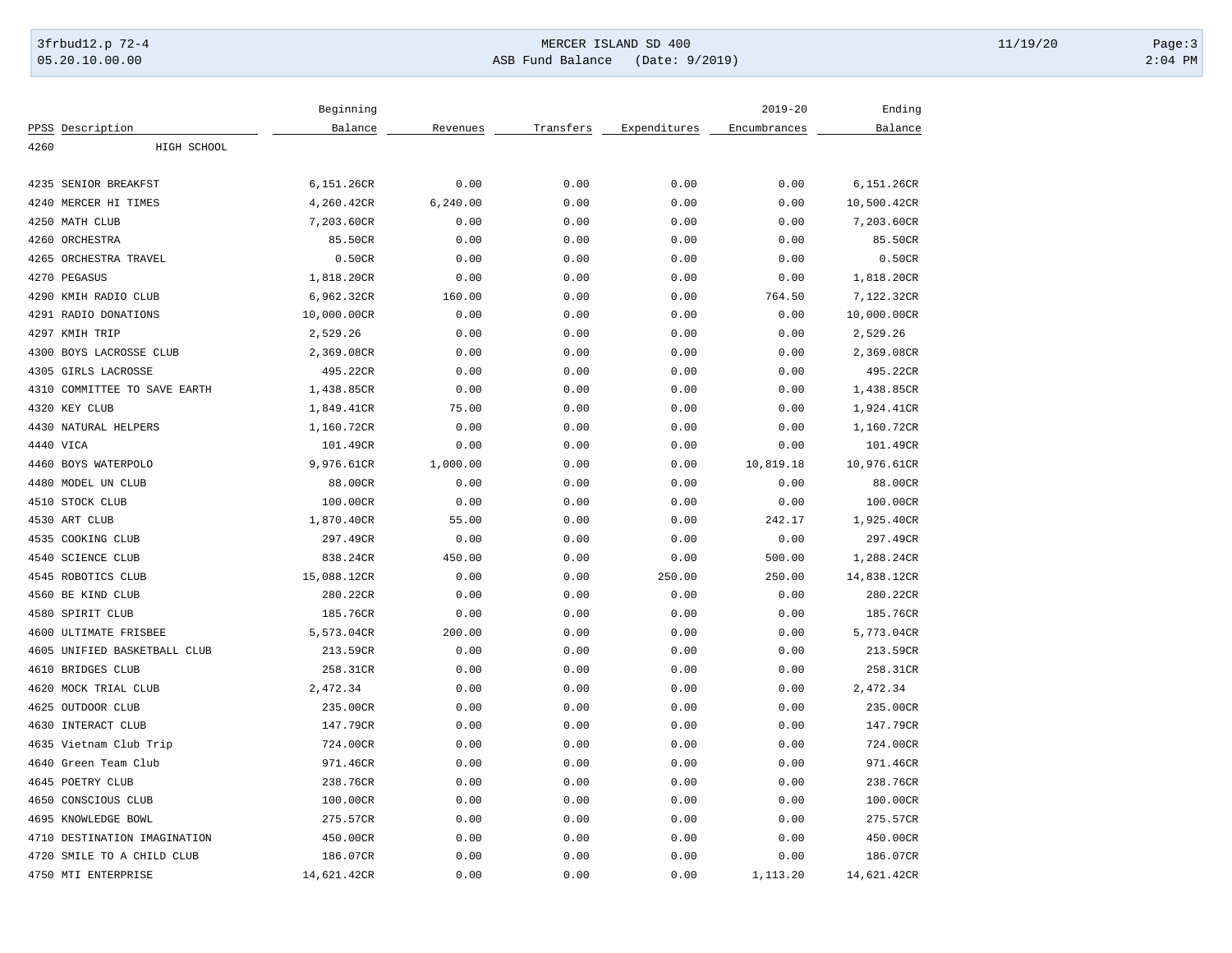## 3frbud12.p 72-4 Page:4 Page:4 05.20.10.00.00 ASB Fund Balance (Date: 9/2019) 2:04 PM

|      |                                     | Beginning    |             |           |              | $2019 - 20$  | Ending       |
|------|-------------------------------------|--------------|-------------|-----------|--------------|--------------|--------------|
|      | PPSS Description                    | Balance      | Revenues    | Transfers | Expenditures | Encumbrances | Balance      |
| 4260 | HIGH SCHOOL                         |              |             |           |              |              |              |
|      |                                     |              |             |           |              |              |              |
|      | 4775 CHINESE CLUB                   | 50.00CR      | 0.00        | 0.00      | 0.00         | 0.00         | 50.00CR      |
|      | 4780 SPANISH CLUB                   | 1,286.11CR   | 0.00        | 0.00      | 0.00         | 0.00         | 1,286.11CR   |
|      | 4785 AP FRENCH                      | 100.00CR     | 0.00        | 0.00      | 0.00         | 0.00         | 100.00CR     |
|      | 4790 FRENCH HONOR SOCIETY           | 830.83CR     | 0.00        | 0.00      | 0.00         | 0.00         | 830.83CR     |
|      | 4795 KIDSCORP CLUB                  | 600.00CR     | 0.00        | 0.00      | 0.00         | 0.00         | 600.00CR     |
|      | 4797 NATIONAL CHINESE HONOR SOCIETY | 139.27CR     | 30.00       | 0.00      | 0.00         | 0.00         | 169.27CR     |
|      | 4800 STEAMPUNK CLUB                 | 50.00CR      | 0.00        | 0.00      | 0.00         | 0.00         | 50.00CR      |
|      | 4810 AMNESTY INTERNATIONAL CLUB     | 481.56CR     | 0.00        | 0.00      | 0.00         | 0.00         | 481.56CR     |
|      | 4820 WOMEN IN STEM                  | 427.00CR     | 0.00        | 0.00      | 0.00         | 0.00         | 427.00CR     |
|      | 4840 MAROON LOTUS CLUB              | 762.77CR     | 0.00        | 0.00      | 0.00         | 0.00         | 762.77CR     |
|      | 4850 HELP CLUB                      | 1,825.64CR   | 0.00        | 0.00      | 0.00         | 0.00         | 1,825.64CR   |
|      | 4855 MI HUMANE CLUB                 | 2.17CR       | 0.00        | 0.00      | 0.00         | 0.00         | 2.17CR       |
| 4860 | SPANISH HONOR SOCIETY               | 570.70CR     | 0.00        | 0.00      | 0.00         | 0.00         | 570.70CR     |
|      | 4870 Margins Club                   | 2,103.01     | 2,000.00    | 0.00      | 0.00         | 0.00         | 103.01       |
| 4900 | COMPUTER CLUB                       | 108.96CR     | 0.00        | 0.00      | 0.00         | 0.00         | 108.96CR     |
|      | 6310 CSE SCHOLARSHIP FUND           | 38.74CR      | 0.00        | 0.00      | 0.00         | 0.00         | 38.74CR      |
| 6340 | <b>BAND SCHOLARSHIP</b>             | 980.00CR     | 0.00        | 0.00      | 0.00         | 0.00         | 980.00CR     |
|      | 6380 FRIENDS OF CREST               | 70.00CR      | 0.00        | 0.00      | 0.00         | 0.00         | 70.00CR      |
|      | 6390 CREST-HOLIDAY PROJECT          | 242.06CR     | 0.00        | 0.00      | 0.00         | 0.00         | 242.06CR     |
|      | 6425 AMERICAN CANCER SOCIETY        | 183.00CR     | 0.00        | 0.00      | 0.00         | 0.00         | 183.00CR     |
|      | 6450 SPEC ED CELEBRATION            | 44.30CR      | 0.00        | 0.00      | 0.00         | 0.00         | 44.30CR      |
|      |                                     |              |             |           |              |              |              |
|      | ---- *HIGH SCHOOL                   | 477,998.32CR | 405, 255.82 | 0.00      | 30,494.01    | 75,529.10    | 852,760.13CR |
|      | ---- *Restricted for Fund Purposes  | 477,998.32CR | 405, 255.82 | 0.00      | 30,494.01    | 75,529.10    | 852,760.13CR |
|      | ---- *Associated Student Body Fund  | 477,998.32CR | 405, 255.82 | 0.00      | 30,494.01    | 75,529.10    | 852,760.13CR |